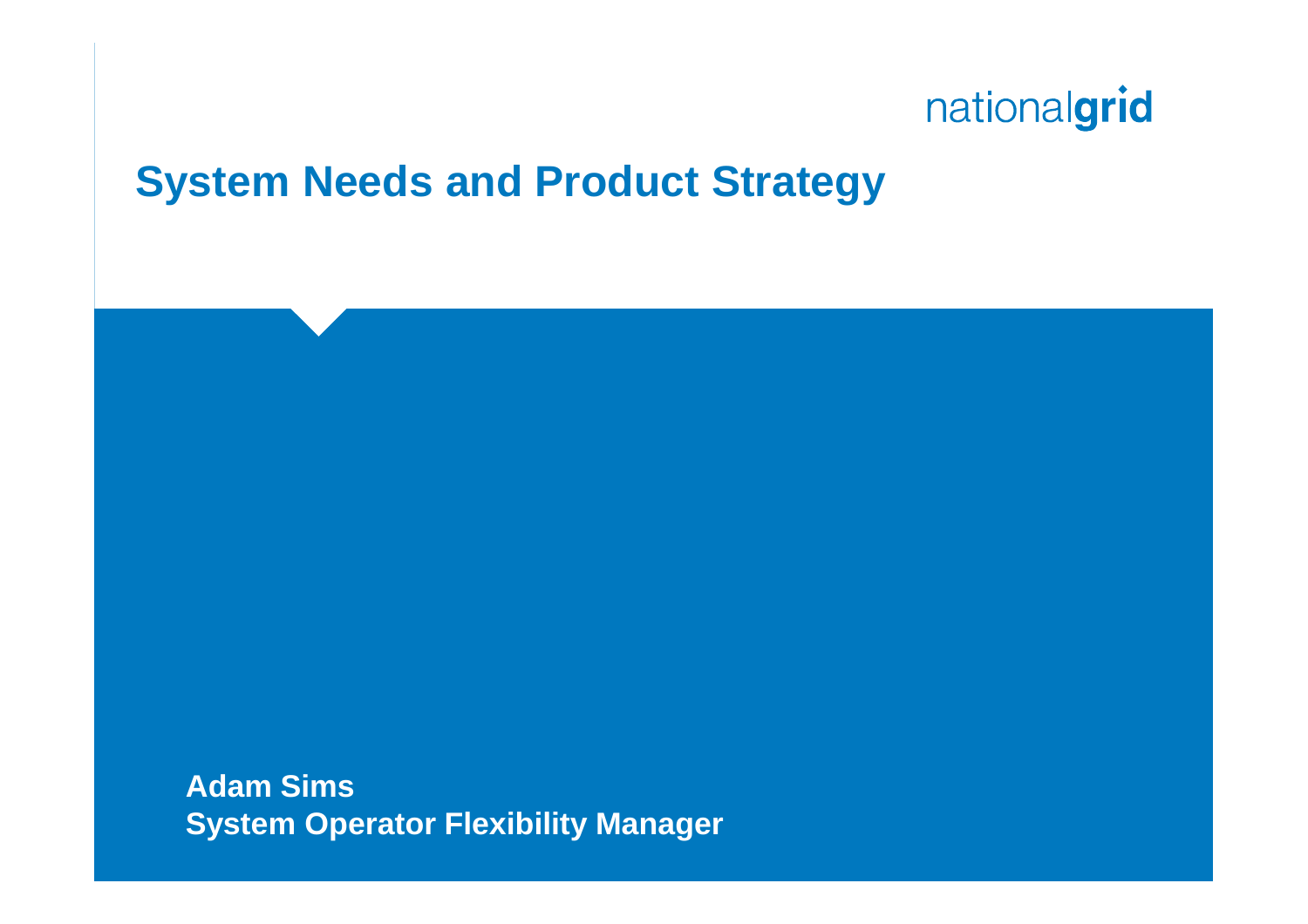### **Recap - SNAPS**



- **Published in June 2017**
- Provided an overview of SO system needs
- Consulted on potential future changes to balancing services products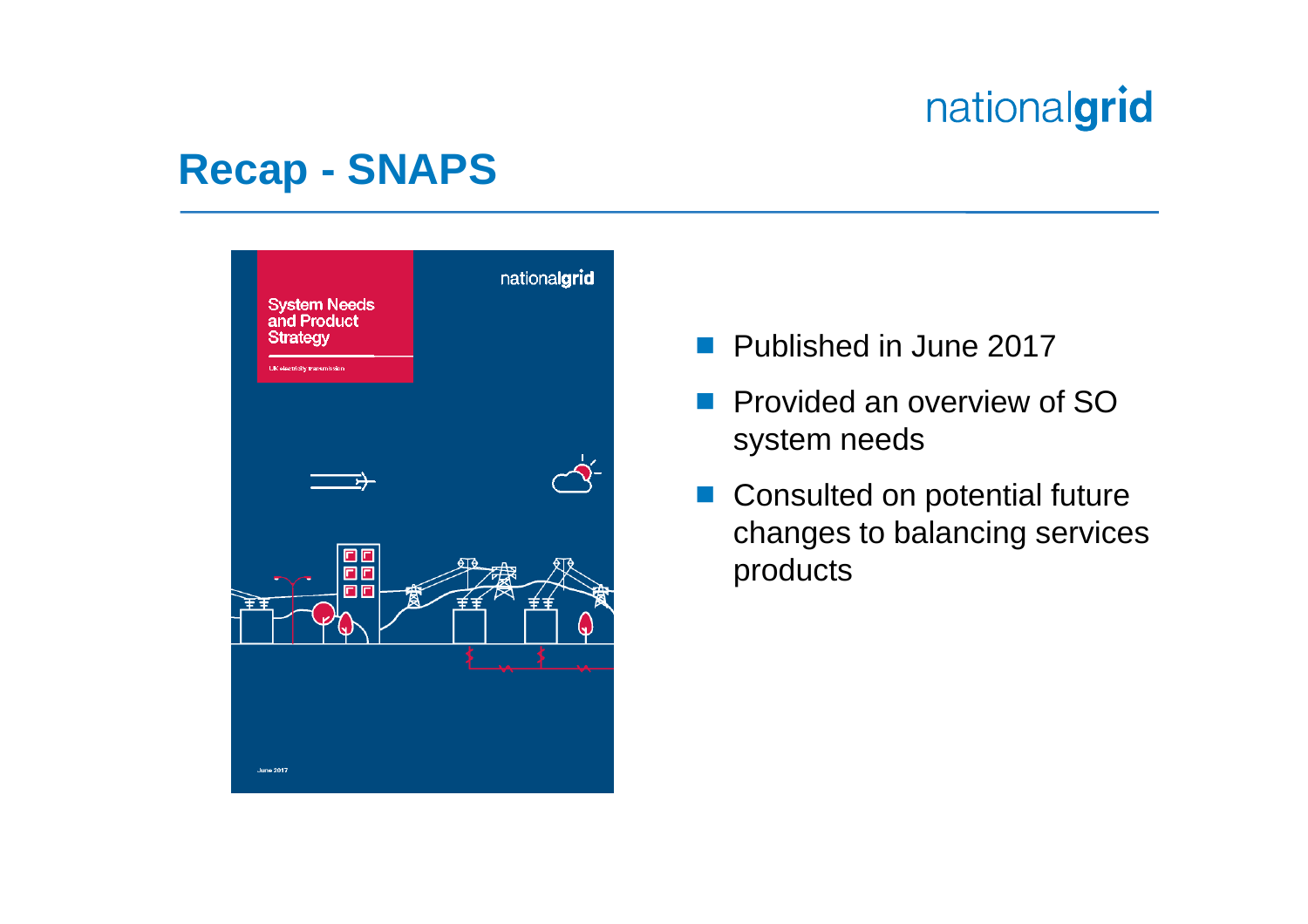## **Product Simplification: consultation insights**

#### **Key Themes from consultation responses**

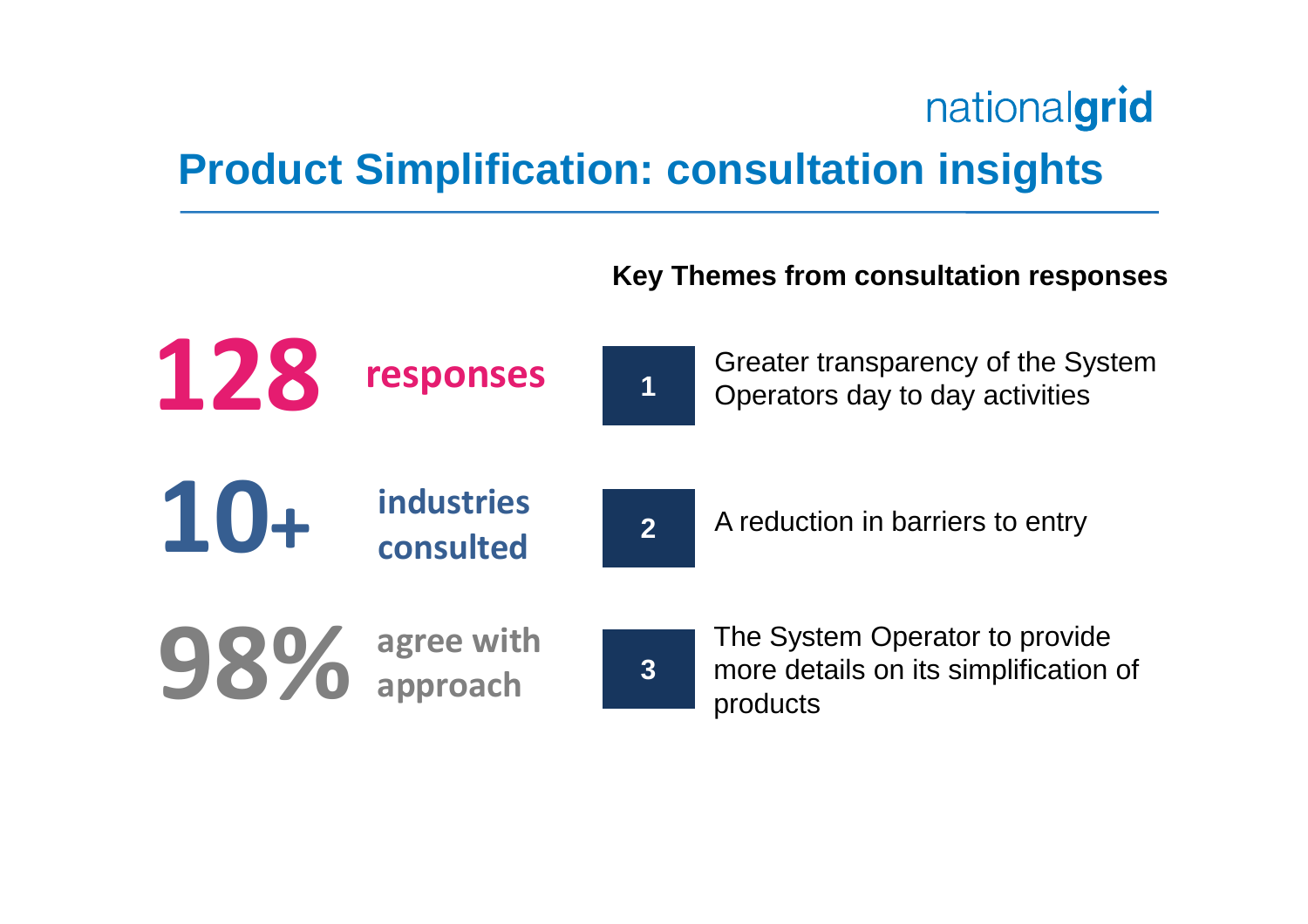## **Product simplification: consultation insights**

#### **Insights – Service Stacking: Impact of Single Market and Standardisation**

Consultation demonstrates the broad view that standardised products, rather than single markets, would better enable stacking of services.



**Standardisation**



**believe standardising products will have a positive effect on competition**

**79%** believe standardising products will<br>**79%** have a positive effect on transparency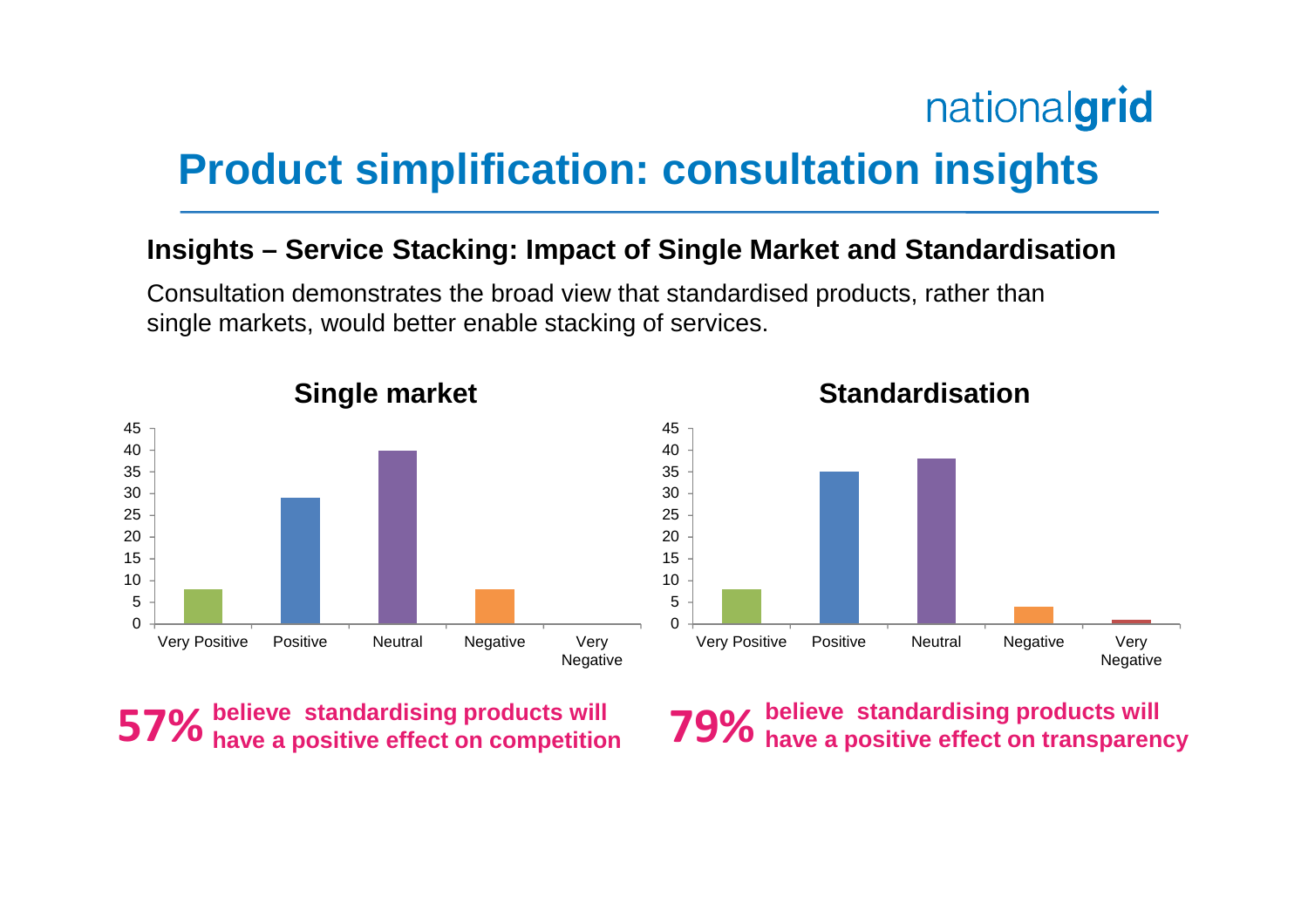## **System Needs and Product Strategy**

**Insights – Short term markets v long term contracts: A balance preferred**

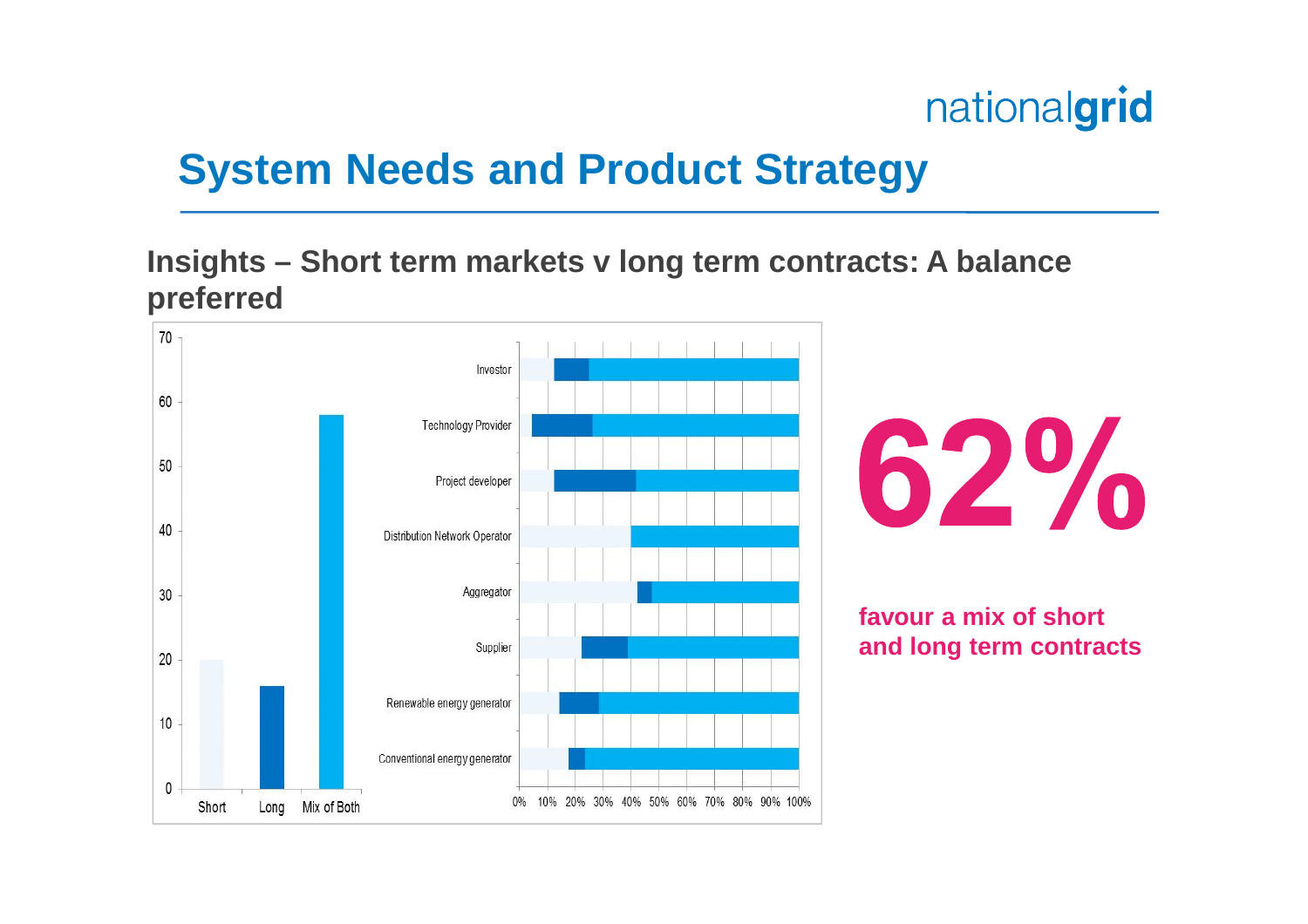### **System Needs and Product Strategy**

**Insights – Procurement Trials: Positive response**

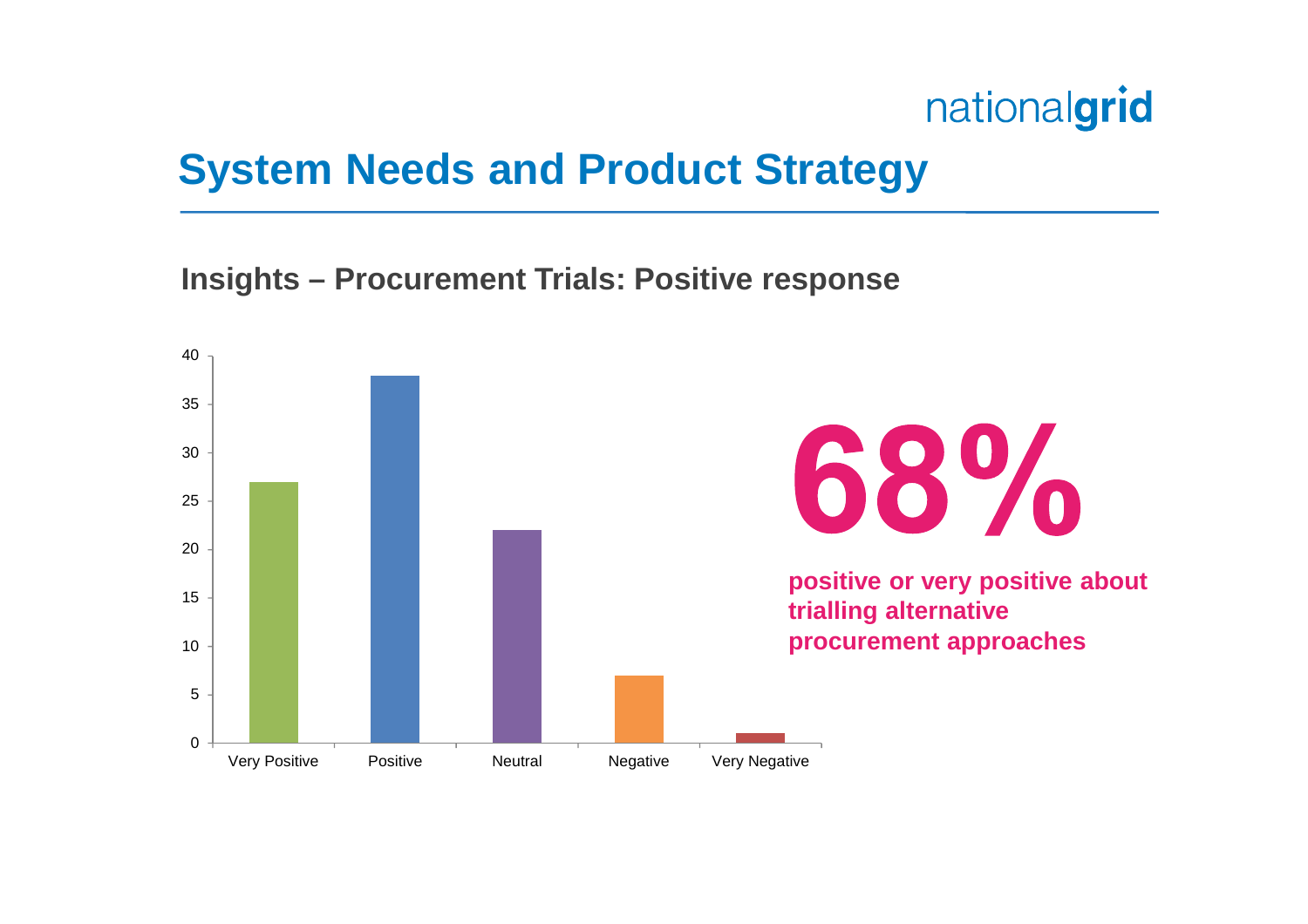### **Product simplification: proposed principles**

Our procurement decisions will be transparent and our methodology and needs will be clear to the market ahead of time

The design of our products, the way we procure, and the contractual arrangements will increase competition in provision of services to SO

Our products will be designed to meet both operational requirements and the technical ability of provider assets while meeting system security

**4**

**1**

**2**

**3**

The procurement of balancing services shall comply with European guidelines, insofar as this represents the most economic approach for GB consumers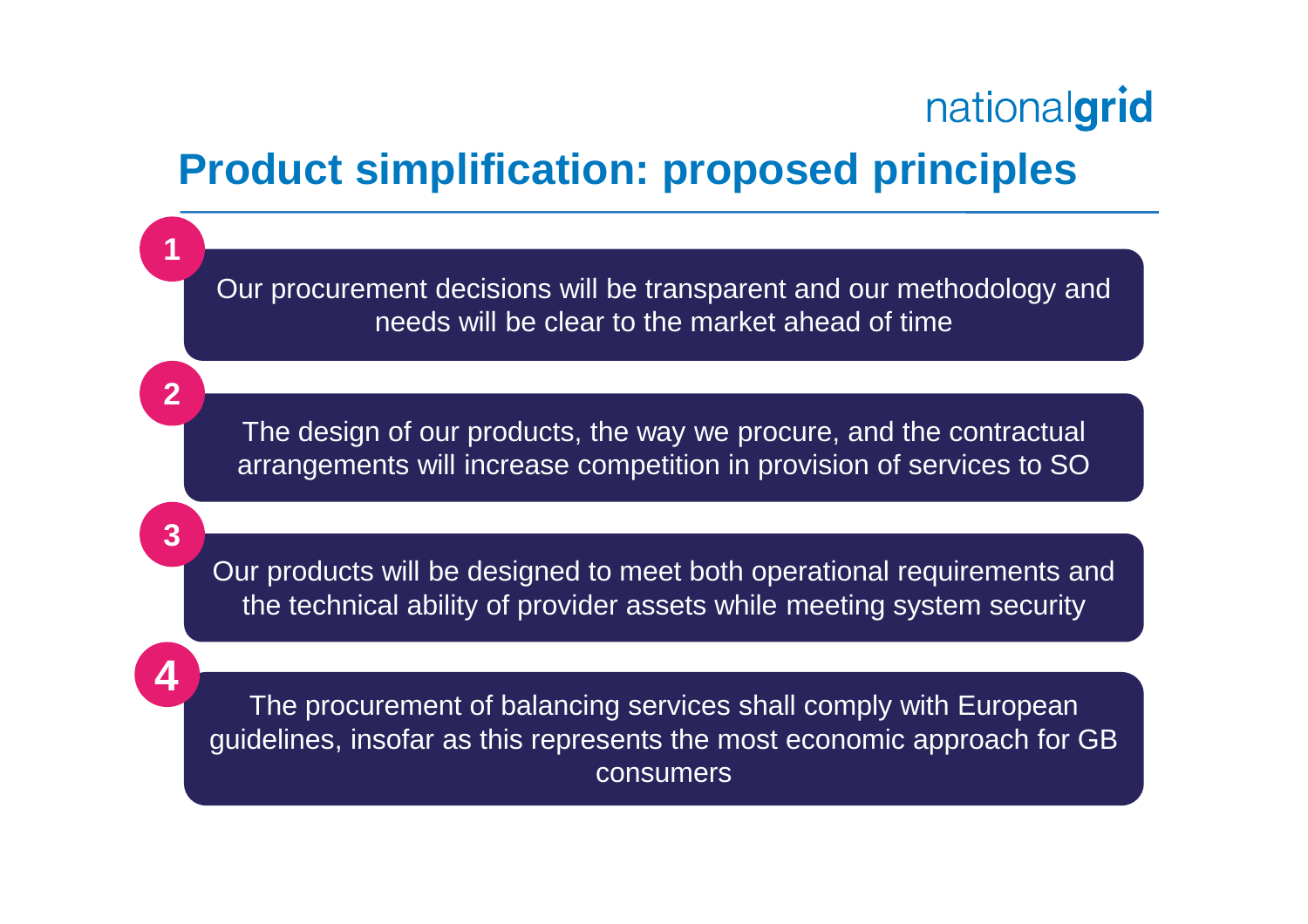#### nationalgrid **What product evolution actions are we taking in the next 12 months?**

#### **Frequency Response**

Remove obsolete products: Rationalisation

Standardisation of existing FFR market – streamline windows to create more standardised buckets in different time horizons as well as clarify specific issues (e.g. state of charge)

Auction trial on FFR buckets

Investigate how to include faster acting Frequency Response products in the existing FFR tender